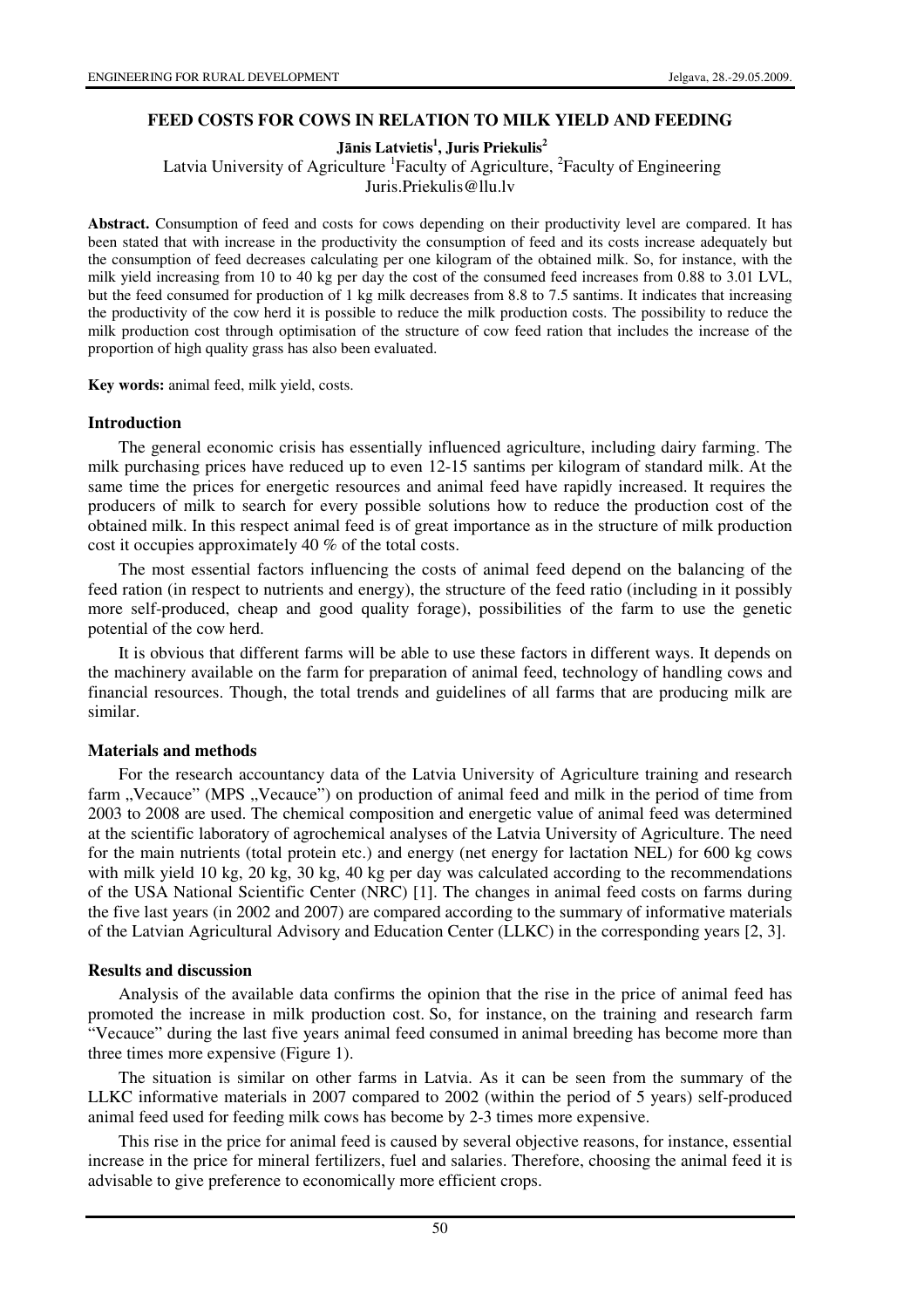

Fig. 1. **Changes of costs of separate nutrients and total costs of animal feed for**  milk cows on the training and research farm "Vecauce" from 2003 to 2008

In previous research [4] the opinion was expressed that it is possible to reduce the prices in milk production if the structure of animal feed for cows is changed reducing the proportion of expensive purchased feed in it and increasing the proportion of cheaper self-produced feed that is rich in protein and of good quality. According to our calculations the costs for 1 kg total protein in forage grain are 3- 4 times, but in cakes and oil meal – 2 times more expensive than for green forage, haylage and pasture grass. In turn, the energy costs in cakes and oil meal are 3-4 times, but in forage grain 2 times higher than in all kinds of grass forage (green forage, silage, hay and pasture grass).

Consequently, from the point of view of increasing the protein content and reducing of the costs, grass forage is more advantageous. Therefore, its proportion in the structure of animal feed should be increased from the present 63  $%$  to 68  $%$  (calculating from the total amount of energy) so economizing the expensive feed concentrate. Such measure could reduce the milk production costs by approximately 3 %.

Also balancing of the feed ration according to the content of the main nutrients (protein, mineral substances etc.) and energy supply is of great importance. Our calculations show that in this respect the situation on the training and research farm "Vecauce" is satisfactory (See Table 1). But according to the summary of the LLKC informative materials it can be calculated that in the larger part of the farms in the country in feed rations for cows (in winter period) more than 10 % protein deficit has been allowed. It has caused 13 % feed consumption.

Sometimes a discussion among agricultural specialists arises about the most economically efficient productivity level of cows, that is, to be satisfied with average milk yields (about 5000  $kg \text{ cow}^{-1}$  per year) that can be achieved using mainly local feed or to try to raise the milk yield up to 8000 – 10.000 kg using considerably more expensive feed concentrate and different admixtures for this purpose.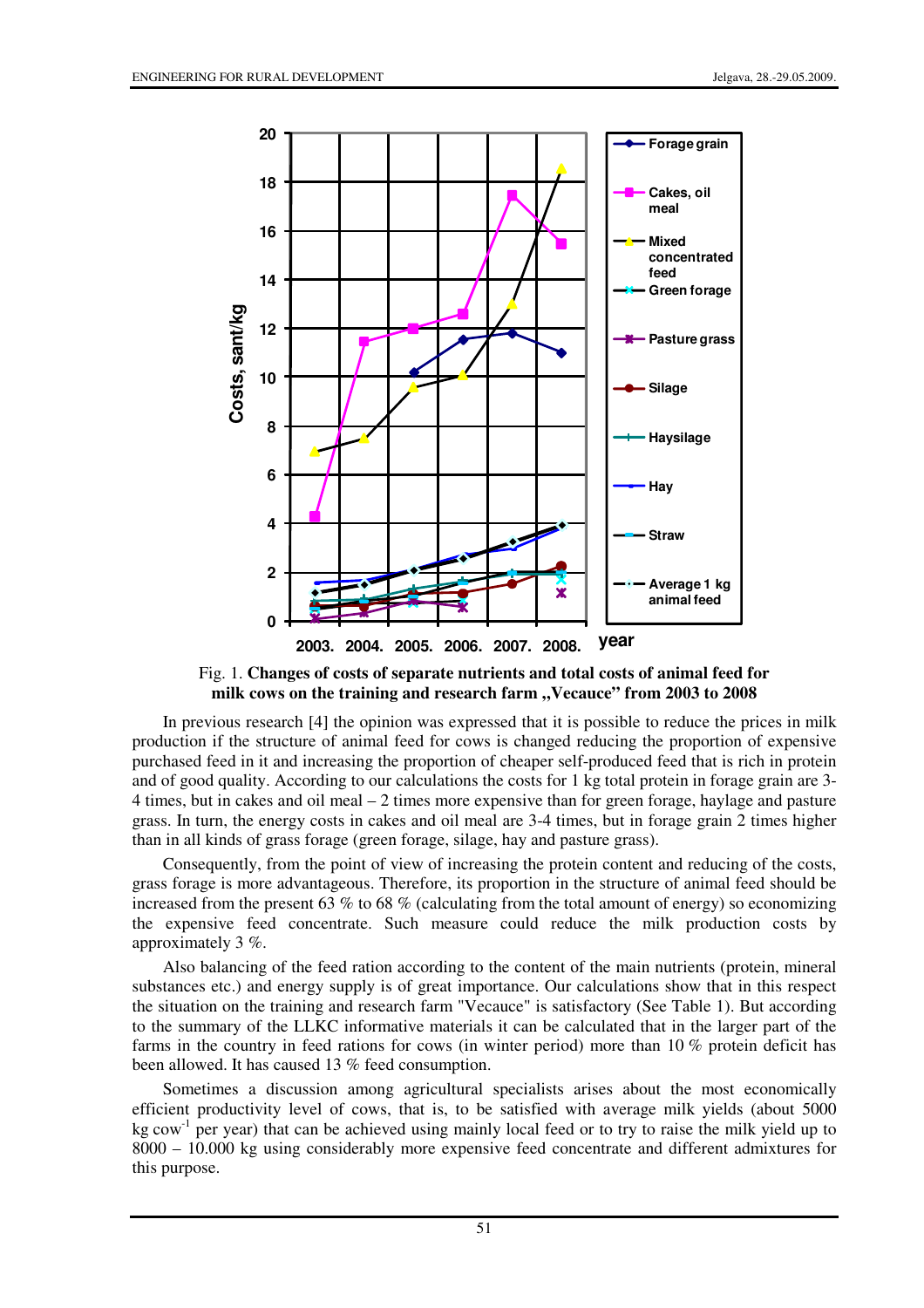Table 1

| <b>Animal feed</b> | Amount,<br>kg | Dry<br>matter of<br>feed, kg | <b>Total</b><br>protein,<br>g | NEL,<br>M,J | Ca,<br>g                 | Р,<br>g | Mg,<br>g       | Costs,<br><b>LVL</b> |
|--------------------|---------------|------------------------------|-------------------------------|-------------|--------------------------|---------|----------------|----------------------|
| Haylage, grass     |               |                              |                               |             |                          |         |                |                      |
| silage             | 11.0          | 4.6                          | 573                           | 27.2        | 47                       | 13      | 6              | 0.21                 |
| Corn               | 24.0          | 8.8                          | 682                           | 57.8        | 24                       | 28      | 16             | 0.54                 |
| Barley grain       | 3.0           | 2.6                          | 287                           | 21.4        | 2                        | 11      | $\overline{2}$ | 0.24                 |
| Rape cakes         | 1.0           | 0.9                          | 318                           | 7.0         | 6                        | 8       | 4              | 0.16                 |
| Mixed feed         | 2.0           | 1.8                          | 460                           | 13.0        | 20                       | 16      | 6              | 0.36                 |
| concentrate        | 0.1           | 0.1                          |                               |             | 3                        |         |                | 0.05                 |
| Mineral admixture  | 0.1           | 0.1                          |                               |             | $\overline{\phantom{0}}$ |         |                | 0.01                 |
| Common salt        |               |                              |                               |             |                          |         |                |                      |
| Total              | 41.2          | 18.9                         | 2320                          | 126.4       | 102                      | 77      | 35             | 1.57                 |
| Need               | X             | 18.0                         | 2296                          | 105.4       | 92                       | 58      | 25             | $\mathbf{x}$         |

**Characterisation of feed ratio for a cow with 600 kg live weight and 20 kg milk yield (fat content in milk 4.4 %)** 

In order to explain this issue basing on the point of view of animal feed costs we compared milk production costs for cows with the daily milk yield  $10 - 20 - 30 - 40$  kg. For this purpose the feed rations calculated for milk cows on the training and research farm "Vecauce" and animal feed price lists used on the farm were used. The results of the comparison are summarised in Figure 2.



# Fig. 2. **Economic characterization of feed rations for cows with different milk yield level**

This research shows several regularities. With the increase of the milk yield the need for the feed dry matter and all nutrients increases accordingly and it is satisfied by feed concentrate to a great extent. So, the proportion of the feed ration in dry matter increases with the milk yield from 12 % (for cows with the milk yield 10 kg) up to 49 % (for cows the milk yield of which reaches 40 kg per day). But it creates a rise of the price for feed concentrate in the dry matter of the consumed feed for more than 2 times (from 5.8 sant. To 12.00 sant  $kg^{-1}$ ) as well as the rise in cost of the whole feed ration (from 0.88 LVL to 3.01 LVL per day). But calculating the feed costs per the amount of the obtained milk an opposite view can be seen: additionally obtained amount of milk covers the rise of the price for feed. Therefore, the feed costs that are used for production of one kilogram of milk reduce from 8.8 to 7.5 santims. In the present research it is observed for the milk yield up to 40 kg day<sup>-1</sup>. It is